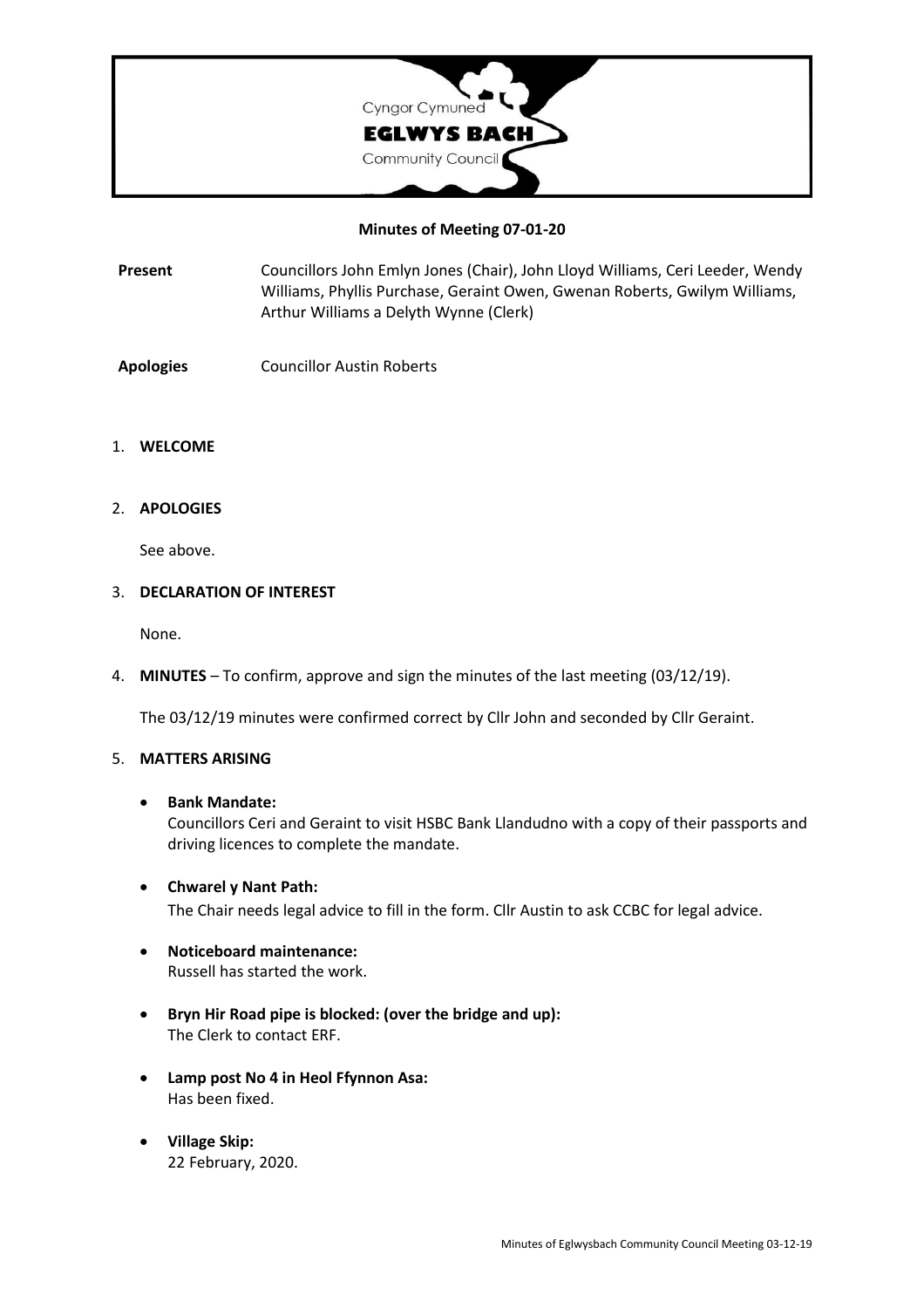

### • **Climate Breakdown:**

Reply received from Andrew Wilkinson, CCBC. Cllr Ceri suggested that he be invited to the next meeting. Cllr Geraint suggested that he be invited to a meeting in 4 month's time. Cllr Arthur suggested that he be invited to a public meeting in 6 month's time. Cllr Gwilym seconded Cllr Arthur. After a discussion it was decided to invite him in 4 month's time to a public meeting to give an update on what has been achieved. All Councillors agreed.

### • **Precept 2020/21:**

The Clerk shared the current financial position with the Councillors. It was decided to discuss further at the next meeting.

### • **Playing Field Questionnaire:**

The Chair has shared the questionnaire with the school.

## • **Trees by Cilgeran:**

Trees have been cut by Cilgeran and the wood put in the trailer. The Clerk to write to the residents (Mr a Mrs Quick) to advise them that this has happened.

### • **Christmas Tree:**

The Clerk to write thank you letters to Bodnant Nurseries to thank them for their donation of a Christmas tree and Paul Williams and Paul Roberts for their assistance with the tree.

### 6. **PLANNING**

## • 0/46913 - Mr Craig Edwards

Proposal: Variation of conditions 1,7,9,12,13,14,16,17 & 18 of planning consent 0/45201 (Variation of condition nos 4,6,7,10.13 & 14 of planning approval 0/43805 (Demolition of the existing iron shed, erection of holiday accommodation comprising of 9 no en-suite bed spaces and a 3 no bedroom self catering lodge together with associated landscaping and treatment plant, and an external chiller and washroom for the public house). Location: The Tal Y Cafn Llanrwst Road Tal Y Cafn LL28 5RR

No Comment.

• 0/46987 - Mr Paul Boullen Proposal: Extension to Tailor's shop Location: Tailors Shop, Tal y Cafn, LL28 5RR

No comment.

### 7. **FINANCIAL REPORT**

Current - £,7,682.60 Burial - £498.20 Deposit - £2,076.05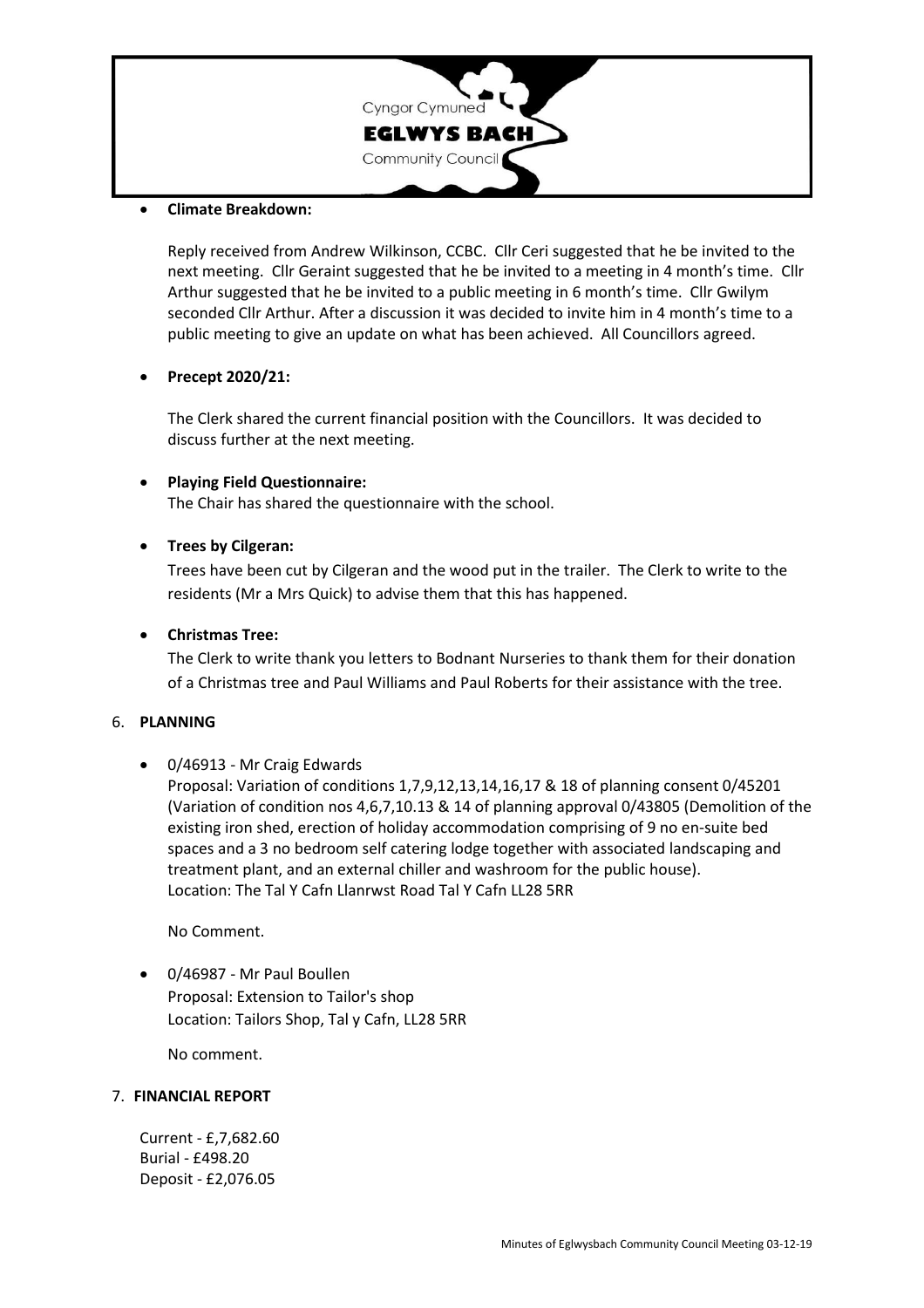

# **Cheques:**

### **Current:**

- Sue Hayward (Cleaning of Toilets) £122.50
- Delyth Wynne (Clerk) £200.00
- HMRC £50.00
- Arthur Williams (Christmas Tree Lights) £47.98
- Zurich (Insurance) £416.94

# • **Burials:**

Cllr John bought a copy of the funeral costs to the meeting. Cllr John proposed increasing the costs by 5%. Cllr Phyllis seconded his proposal. All Councillors agreed.

## 8. **CORRESPONDENCE**

- **E-mail: Theatr Bara a Caws - Application for aid to Conwy community councils:** Cllr Geraint proposed £50.00. Cllr Phyllis seconded. No objections.
- **E-Mail: Rural Clerk's Forum – 05/02/20 at 6.00pm:** The Clerk and Cllr Austin attending.
- **E-mail: North Wales Community Health Council (NWCHC) – Vascular Services:** Noted as information.
- **E-Mail: CCBC – LFFN Initiative:** The Chair to respond.
- **Letter: Janet Finch-Saunders AM – Concerns raised about flooding in Aberconwy:** Noted as information.
- **E-Mail: CCBC – Conwy Excellence Fund:** The Clerk asked the Councillors to let her know if they had any names in mind before the next meeting.

## 9. **ANY OTHER BUSINESS**

- Complaint from a resident about the X19 not stopping in the village. The X19 is not financed by CCBS but is run commercially by Llew Jones Company. The X19 does stop at y Graig but does not come into the village. The Clerk to write to Llew Jones asking why as it would only add 6 minutes to the journey.
- Penisarwaun and Waenfechan roads there is a dip in the road and when it rains it fills up. The Clerk to contact ERF.
- Phyllis has received the leaflets regading flooding but has not been able to distribute as yet.
- Bryn Hir road by the side of the path, there are a lot of twigs that have grown into small trees. The Clerk to contact ERF.